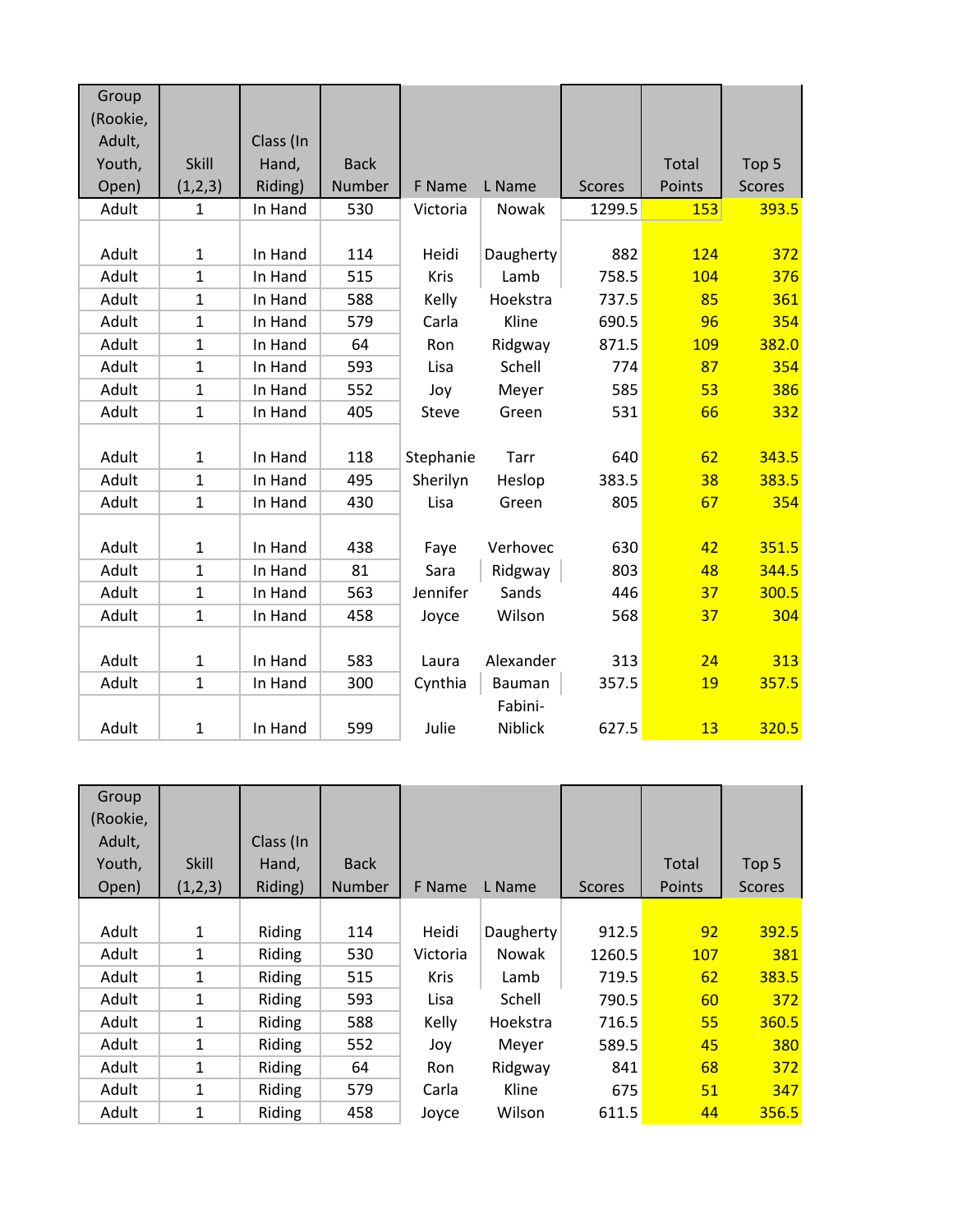|       |   |        |     |           | Fabini-        |       |           |       |
|-------|---|--------|-----|-----------|----------------|-------|-----------|-------|
| Adult | 1 | Riding | 599 | Julie     | <b>Niblick</b> | 681.0 | 33        | 347.0 |
|       |   |        |     |           |                |       |           |       |
| Adult | 1 | Riding | 438 | Faye      | Verhovec       | 659.5 | 33        | 348.5 |
| Adult | 1 | Riding | 495 | Sherilyn  | Heslop         | 366   | 21        | 366   |
|       |   |        |     |           |                |       |           |       |
| Adult | 1 | Riding | 583 | Laura     | Alexander      | 270.4 | 17        | 270.4 |
|       |   |        |     |           |                |       |           |       |
| Adult | 1 | Riding | 118 | Stephanie | Tarr           | 534.5 | <b>19</b> | 304.5 |
| Adult | 1 | Riding | 485 | Laura     | Naugle         | 328.5 | 12        | 328.5 |

| Group    |                |           |             |             |              |               |        |               |
|----------|----------------|-----------|-------------|-------------|--------------|---------------|--------|---------------|
| (Rookie, |                |           |             |             |              |               |        |               |
| Adult,   |                | Class (In |             |             |              |               |        |               |
| Youth,   | Skill          | Hand,     | <b>Back</b> |             |              |               |        | Top 5         |
| Open)    | (1,2,3)        | Riding)   | Number      | F Name      | L Name       | <b>Scores</b> | Points | <b>Scores</b> |
|          |                |           |             |             | Hedersted    |               |        |               |
| Adult    | $\overline{2}$ | In Hand   | 424         | Morgan      | t            | 1275.5        | 95     | 371           |
|          |                |           |             |             |              |               |        |               |
| Adult    | 2              | In Hand   | 115         | Heidi       | Daugherty    | 901           | 80     | 380.5         |
| Adult    | $\overline{2}$ | In Hand   | 515         | <b>Kris</b> | Lamb         | 665.5         | 50     | 374           |
| Adult    | $\overline{2}$ | In Hand   | 530         | Victoria    | <b>Nowak</b> | 1191          | 91     | 371           |
|          |                |           |             |             |              |               |        |               |
| Adult    | $\overline{2}$ | In Hand   | 114         | Heidi       | Daugherty    | 841.5         | 65     | 371.5         |
| Adult    | $\overline{2}$ | In Hand   | 64          | Ron         | Ridgway      | 790.5         | 51     | 352           |
| Adult    | $\overline{2}$ | In Hand   | 588         | Kelly       | Hoekstra     | 585           | 31     | 332           |
| Adult    | $\overline{2}$ | In Hand   | 552         | Joy         | Meyer        | 526.5         | 31     | 341.5         |
| Adult    | $\overline{2}$ | In Hand   | 303         | Cynthia     | Bauman       | 482.5         | 25     | 338.5         |
| Adult    | $\overline{2}$ | In Hand   | 162         | Chris       | Weimer       | 533.5         | 29     | 342.5         |
| Adult    | $\overline{2}$ | In Hand   | 579         | Carla       | Kline        | 608           | 27     | 302           |

| Group    |                |           |               |             |           |               |            |               |
|----------|----------------|-----------|---------------|-------------|-----------|---------------|------------|---------------|
| (Rookie, |                |           |               |             |           |               |            |               |
| Adult,   |                | Class (In |               |             |           |               |            |               |
| Youth,   | <b>Skill</b>   | Hand,     | <b>Back</b>   |             |           |               |            | Top 5         |
| Open)    | (1,2,3)        | Riding)   | <b>Number</b> | F Name      | L Name    | <b>Scores</b> | Points     | <b>Scores</b> |
|          |                |           |               |             |           |               |            |               |
| Adult    | $\overline{2}$ | Riding    | 115           | Heidi       | Daugherty | 872.5         | 86         | 374           |
|          |                |           |               |             | Hedersted |               |            |               |
| Adult    | $\overline{2}$ | Riding    | 424           | Morgan      | t         | 1287          | <b>104</b> | 365           |
| Adult    | $\overline{2}$ | Riding    | 422           | Gloria      | Bandy     | 1082          | 76         | 365.5         |
| Adult    | $\overline{2}$ | Riding    | 515           | <b>Kris</b> | Lamb      | 707.5         | 52         | 362           |
| Adult    | $\overline{2}$ | Riding    | 21            | Susan       | Croft     | 661.5         | 48         | 357.5         |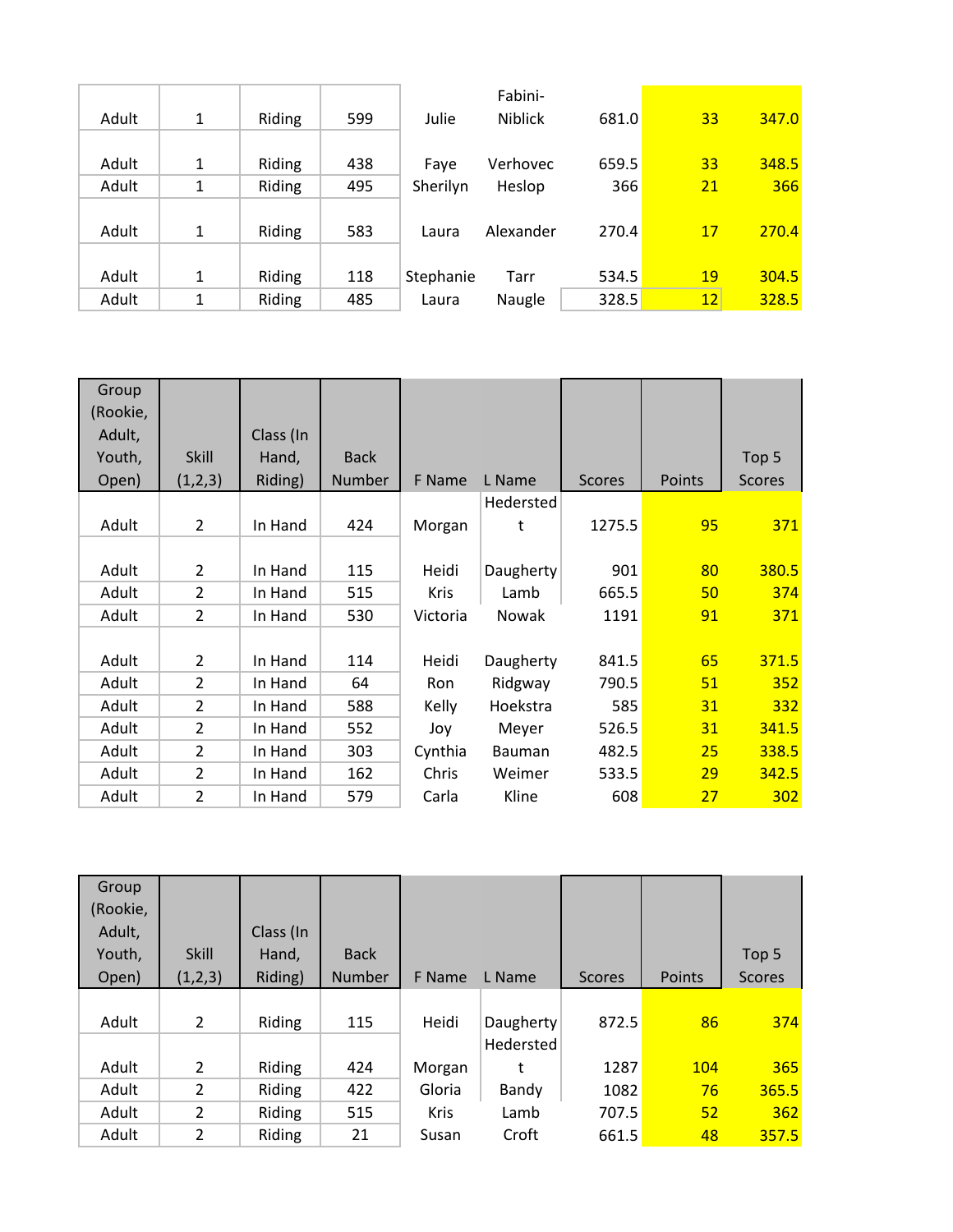| Adult | 2 | Riding | 530 | Victoria | Nowak    | 1125.5 | 63 | 353.5 |
|-------|---|--------|-----|----------|----------|--------|----|-------|
| Adult | 2 | Riding | 162 | Chris    | Weimer   | 565    | 42 | 363.5 |
| Adult | 2 | Riding | 64  | Ron      | Ridgway  | 781.5  | 42 | 360   |
| Adult | 2 | Riding | 588 | Kelly    | Hoekstra | 617    | 33 | 333.5 |
| Adult | 2 | Riding | 474 | Jennifer | Haves    | 315.5  | 23 | 315.5 |
| Adult | 2 | Riding | 552 | Joy      | Mever    | 511    | 19 | 328.5 |
| Adult | 2 | Riding | 579 | Carla    | Kline    | 373.5  | 14 | 312.5 |

| Group    |              |           |               |         |               |               |                 |               |
|----------|--------------|-----------|---------------|---------|---------------|---------------|-----------------|---------------|
| (Rookie, |              |           |               |         |               |               |                 |               |
| Adult,   |              | Class (In |               |         |               |               |                 |               |
| Youth,   | <b>Skill</b> | Hand,     | <b>Back</b>   |         |               |               |                 | Top 5         |
| Open)    | (1,2,3)      | Riding)   | <b>Number</b> | F Name  | L Name        | <b>Scores</b> | Points          | <b>Scores</b> |
|          |              |           |               |         |               |               |                 |               |
| Adult    | 3            | In Hand   | 115           | Heidi   | Daugherty     | 882           | 31              | 365           |
|          |              |           |               |         | Hedersted     |               |                 |               |
| Adult    | 3            | In Hand   | 424           | Morgan  | t             | 1232          | 32 <sub>l</sub> | 363.5         |
| Adult    | 3            | In Hand   | 303           | Cynthia | <b>Bauman</b> | 454           | 13              | 340.5         |
| Adult    | 3            | In Hand   | 162           | Chris   | Weimer        | 504.5         | 12              | 349.5         |

| Group    |              |           |               |          |           |               |               |               |
|----------|--------------|-----------|---------------|----------|-----------|---------------|---------------|---------------|
| (Rookie, |              |           |               |          |           |               |               |               |
| Adult,   |              | Class (In |               |          |           |               |               |               |
| Youth,   | <b>Skill</b> | Hand,     | <b>Back</b>   |          |           |               |               | Top 5         |
| Open)    | (1,2,3)      | Riding)   | <b>Number</b> | F Name   | L Name    | <b>Scores</b> | <b>Points</b> | <b>Scores</b> |
|          |              |           |               |          |           |               |               |               |
| Adult    | 3            | Riding    | 115           | Heidi    | Daugherty | 864.5         | 41            | 361.5         |
|          |              |           |               |          | Hedersted |               |               |               |
| Adult    | 3            | Riding    | 424           | Morgan   | t         | 1185.5        | 32            | 332.5         |
| Adult    | 3            | Riding    | 422           | Gloria   | Bandy     | 682.5         | 23            | 338.5         |
| Adult    | 3            | Riding    | 162           | Chris    | Weimer    | 487           | 11            | 312           |
| Adult    | 3            | Riding    | 474           | Jennifer | Hayes     | 277           | 7             | 277           |

| Group    |              |           |             |        |        |               |        |               |
|----------|--------------|-----------|-------------|--------|--------|---------------|--------|---------------|
| (Rookie, |              |           |             |        |        |               |        |               |
| Adult,   |              | Class (In |             |        |        |               |        |               |
| Youth,   | <b>Skill</b> | Hand,     | <b>Back</b> |        |        |               |        | Top 5         |
| Open)    | (1,2,3)      | Riding)   | Number      | F Name | L Name | <b>Scores</b> | Points | <b>Scores</b> |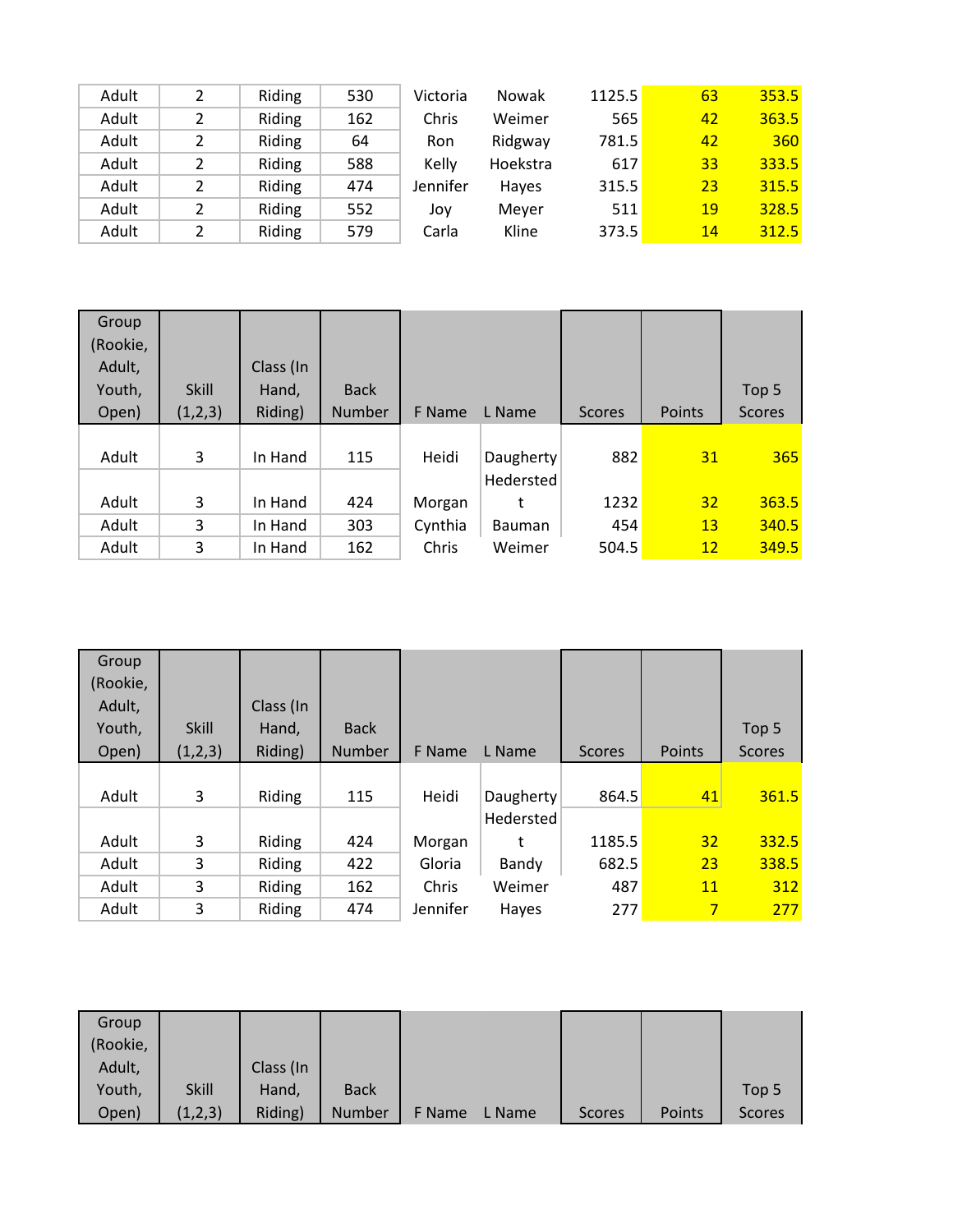|       |   |         |     |         | <b>Baumberg</b> |        |            |       |
|-------|---|---------|-----|---------|-----------------|--------|------------|-------|
| Youth | 1 | In Hand | 125 | Chase   | er              | 1290   | <b>115</b> | 375   |
| Youth | 1 | In Hand | 166 | Josilyn | Jones           | 1166.5 | 93         | 376.5 |
| Youth | 1 | In Hand | 418 | Anna    | Hoekstra        | 742    | 66         | 377   |
| Youth | 1 | In Hand | 217 | Mia     | <b>Nelson</b>   | 792    | 75         | 369.5 |
| Youth | 1 | In Hand | 193 | Aubrie  | Olinger         | 517.5  | 42         | 334   |
| Youth | 1 | In Hand | 442 | Anna    | Hoekstra        | 711.5  | 48         | 356.5 |
| Youth | 1 | In Hand | 531 | Corynn  | Pratto          | 565.5  | 30         | 373   |
|       |   |         |     |         |                 |        |            |       |
| Youth | 1 | In Hand | 820 | Anna    | McCarthy        | 555.5  | 30         | 317.5 |
| Youth | 1 | In Hand | 570 | Olivia  | Ross            | 239.5  | 12         | 239.5 |
| Youth | 1 | In Hand | 809 | Paige   | Fowler          | 296    | 9          | 296   |

| Group<br>(Rookie, |              |           |             |              |               |               |           |               |
|-------------------|--------------|-----------|-------------|--------------|---------------|---------------|-----------|---------------|
| Adult,            |              | Class (In |             |              |               |               |           |               |
| Youth,            | <b>Skill</b> | Hand,     | <b>Back</b> |              |               |               |           | Top 5         |
| Open)             | (1,2,3)      | Riding)   | Number      | F Name       | L Name        | <b>Scores</b> | Points    | <b>Scores</b> |
|                   |              |           |             |              | Baumberg      |               |           |               |
| Youth             | $\mathbf{1}$ | Riding    | 125         | Chase        | er            | 1277.5        | 86        | 386           |
| Youth             | 1            | Riding    | 217         | Mia          | <b>Nelson</b> | 836.5         | 68        | 384           |
| Youth             | 1            | Riding    | 418         | Anna         | Hoekstra      | 720.5         | 42        | 373.5         |
| Youth             | $\mathbf{1}$ | Riding    | 442         | Anna         | Hoekstra      | 748.5         | 46        | 371.5         |
| Youth             | 1            | Riding    | 166         | Josilyn      | Jones         | 1155.5        | 49        | 382           |
| Youth             | $\mathbf{1}$ | Riding    | 193         | Aubrie       | Olinger       | 504           | 29        | 354.5         |
|                   |              |           |             |              |               |               |           |               |
| Youth             | 1            | Riding    | 222         | Anna         | McCarthy      | 360.5         | 16        | 360.5         |
| Youth             | 1            | Riding    | 531         | Corynn       | Pratto        | 549           | <b>18</b> | 355.5         |
| Youth             | $\mathbf{1}$ | Riding    | 657         | <b>Dylan</b> | Mahan         | 330           | 15        | 330           |
| Youth             | 1            | Riding    | 570         | Olivia       | <b>Ross</b>   | 274.5         | 11        | 274.5         |

| Group    |                |           |               |         |              |               |           |                  |
|----------|----------------|-----------|---------------|---------|--------------|---------------|-----------|------------------|
| (Rookie, |                |           |               |         |              |               |           |                  |
| Adult,   |                | Class (In |               |         |              |               |           |                  |
| Youth,   | <b>Skill</b>   | Hand,     | <b>Back</b>   |         |              |               |           | Top <sub>5</sub> |
| Open)    | (1,2,3)        | Riding)   | <b>Number</b> | F Name  | L Name       | <b>Scores</b> | Points    | <b>Scores</b>    |
|          |                |           |               |         | Baumberg     |               |           |                  |
| Youth    | 2              | In Hand   | 125           | Chase   | er           | 1197.5        | 57        | 389              |
| Youth    | $\overline{2}$ | In Hand   | 415           | Caitlin | <b>Burke</b> | 446           | 34        | 371              |
| Youth    | 2              | In Hand   | 24            | Sidney  | Hawk         | 629           | 39        | 346              |
| Youth    | 2              | In Hand   | 418           | Anna    | Hoekstra     | 318           | 17        | 318              |
| Youth    | 2              | In Hand   | 218           | Emily   | Weber        | 368           | <b>19</b> | 279.5            |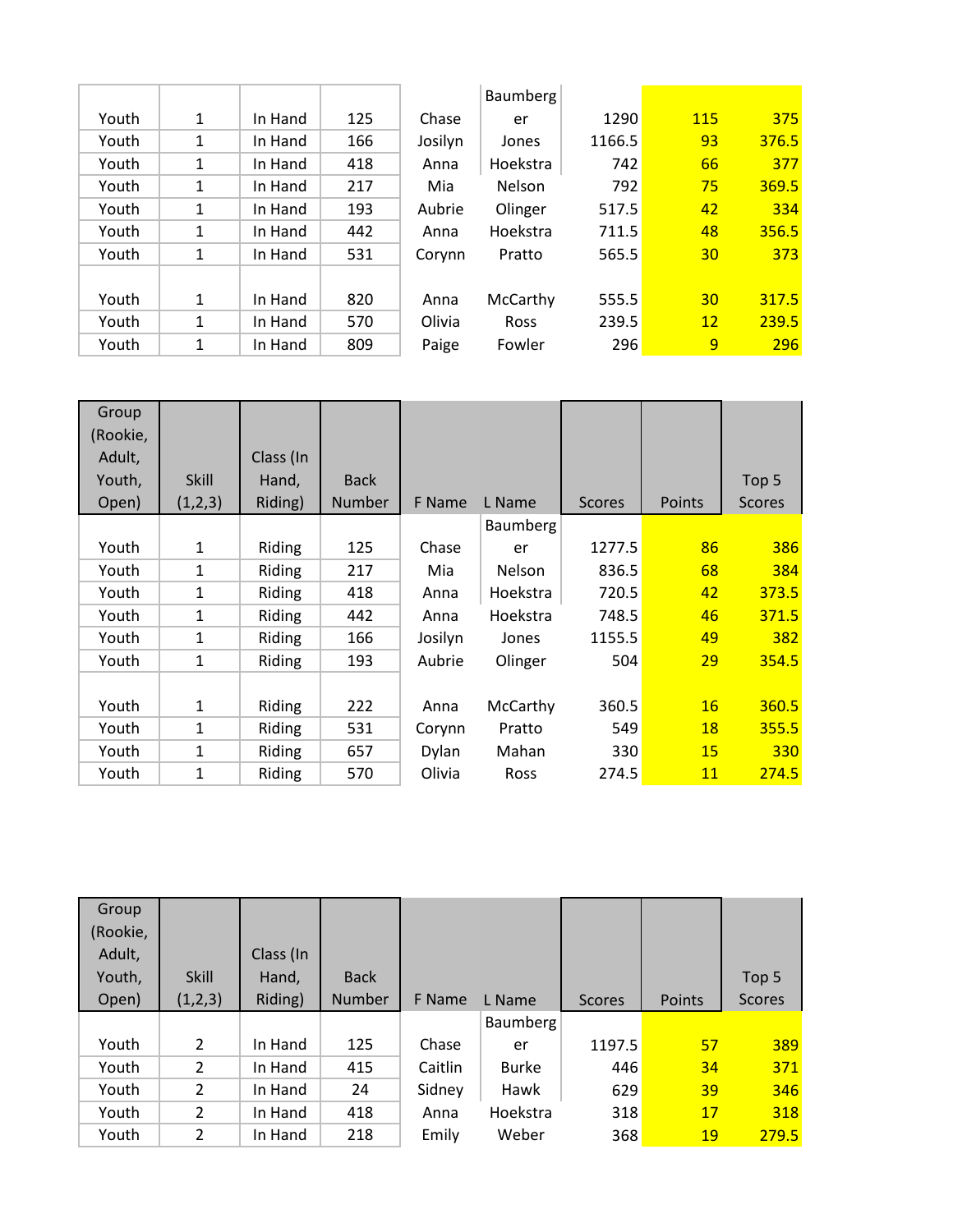| Youth | -        | In Hand | 442 | Anna | Hoekstra | 552   | 19 | 314.5        |
|-------|----------|---------|-----|------|----------|-------|----|--------------|
|       |          |         |     |      |          |       |    |              |
| Youth | <u>.</u> | In Hand | 222 | Anna | McCarthy | 442.5 | 16 | <b>273.5</b> |

| Group    |                |           |               |         |              |               |        |               |
|----------|----------------|-----------|---------------|---------|--------------|---------------|--------|---------------|
| (Rookie, |                |           |               |         |              |               |        |               |
| Adult,   |                | Class (In |               |         |              |               |        |               |
| Youth,   | <b>Skill</b>   | Hand,     | <b>Back</b>   |         |              |               |        | Top 5         |
| Open)    | (1,2,3)        | Riding)   | <b>Number</b> | F Name  | L Name       | <b>Scores</b> | Points | <b>Scores</b> |
| Youth    | 2              | Riding    | 415           | Caitlin | <b>Burke</b> | 453           | 24     | 384           |
|          |                |           |               |         | Baumberg     |               |        |               |
| Youth    | 2              | Riding    | 125           | Chase   | er           | 1158          | 43     | 379           |
| Youth    | $\overline{2}$ | Riding    | 24            | Sidney  | Hawk         | 667           | 29     | 372.5         |
| Youth    | $\overline{2}$ | Riding    | 442           | Anna    | Hoekstra     | 685           | 20     | 344           |
| Youth    | $\overline{2}$ | Riding    | 418           | Anna    | Hoekstra     | 374.5         | 8      | 314.5         |
| Youth    | 2              | Riding    | 193           | Aubrie  | Olinger      | 317           | 8      | 239.5         |

| Group    |              |           |             |         |              |               |              |               |
|----------|--------------|-----------|-------------|---------|--------------|---------------|--------------|---------------|
| (Rookie, |              |           |             |         |              |               |              |               |
| Adult,   |              | Class (In |             |         |              |               |              |               |
| Youth,   | <b>Skill</b> | Hand,     | <b>Back</b> |         |              |               |              | Top 5         |
| Open)    | (1,2,3)      | Riding)   | Number      | F Name  | L Name       | <b>Scores</b> | Points       | <b>Scores</b> |
| Youth    | 3            | In Hand   | 24          | Sidney  | Hawk         | 616.5         | 18           | 358.5         |
| Youth    | 3            | In Hand   | 415         | Caitlin | <b>Burke</b> | 418           | 13           | 355.5         |
| Youth    | 3            | In Hand   | 218         | Emily   | Weber        | 300           | $\mathbf{8}$ | 251           |

| Group    |              |           |             |         |              |        |        |               |
|----------|--------------|-----------|-------------|---------|--------------|--------|--------|---------------|
| (Rookie, |              |           |             |         |              |        |        |               |
| Adult,   |              | Class (In |             |         |              |        |        |               |
| Youth,   | <b>Skill</b> | Hand,     | <b>Back</b> |         |              |        |        | Top 5         |
| Open)    | (1,2,3)      | Riding)   | Number      | F Name  | L Name       | Scores | Points | <b>Scores</b> |
| Youth    | 3            | Riding    | 415         | Caitlin | <b>Burke</b> | 423.5  | 9      | 359.5         |
| Youth    | 3            | Riding    | 24          | Sidney  | Hawk         | 643    | 11     | 365           |
|          |              |           |             |         |              |        |        |               |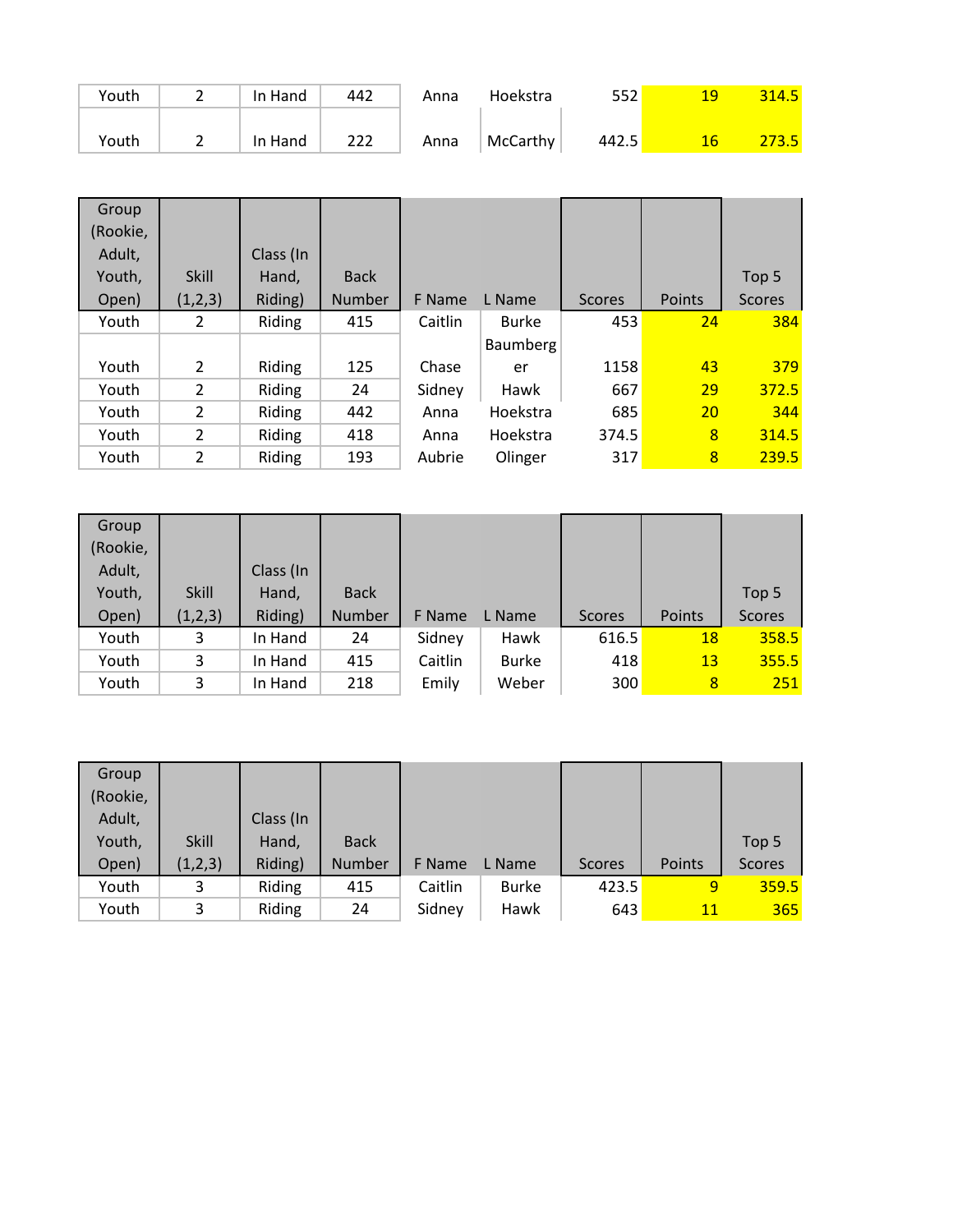| Top <sub>5</sub> |                          |
|------------------|--------------------------|
| Points           |                          |
| 65               | <b>First Place</b>       |
|                  |                          |
| 63               | <b>Second Place</b>      |
| 62               | <b>Third Place</b>       |
| 60               | <b>Fourth Place</b>      |
| 59               | <b>Fifth Place</b>       |
| 55               | <b>Sixth Place tie</b>   |
| 55               | <b>Seventh Place tie</b> |
| 48               | <b>Eighth Place</b>      |
| 47               | <b>Ninth Place</b>       |
|                  |                          |
| 43               | <b>Tenth Place</b>       |
| 38               | <b>Eleventh Place</b>    |
| 38               | <b>Twelfth Place</b>     |
|                  |                          |
| 32               | <b>Thirteenth Place</b>  |
| 32 <sub>2</sub>  | <b>Fourteenth Place</b>  |
| 31               | <b>Fifteenth Place</b>   |
| 28               | <b>Sixteenth Place</b>   |
|                  |                          |
| 24               | <b>Seventeenth Place</b> |
| 19               | <b>Eighteen Place</b>    |
|                  |                          |
| 8                | Nineteenth Place         |

## Top 5 Points

| 48 | <b>First Place</b>       |
|----|--------------------------|
| 44 | <b>Second Place</b>      |
| 43 | <b>Third Place</b>       |
| 38 | Fourth Place tie         |
| 38 | <b>Fifth Place tie</b>   |
| 36 | <b>Sixth Place tie</b>   |
| 36 | <b>Seventh Place tie</b> |
| 36 | <b>Eighth Place tie</b>  |
| 30 | <b>Ninth Place</b>       |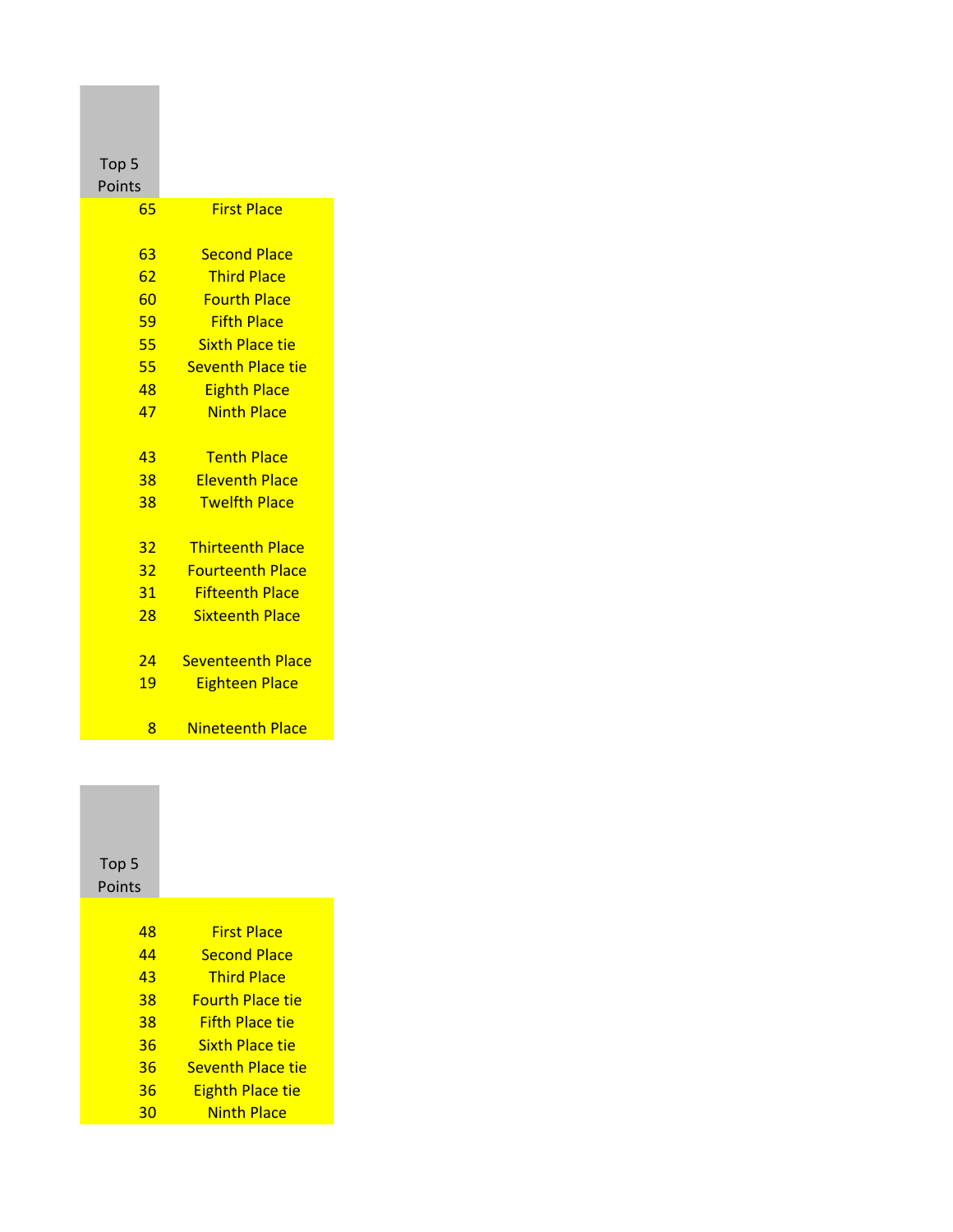| 26       | <b>Tenth Place</b>                             |
|----------|------------------------------------------------|
| 22<br>21 | <u> Fleventh Place</u><br><b>Twelfth Place</b> |
| 17       | <b>Thirteenth Place</b>                        |
| 15       | <b>Fourteenth Place</b>                        |
| 12       | <b>Fifteenth Place</b>                         |

| Top 5<br>Point |                        |
|----------------|------------------------|
| 43             | <b>First Place</b>     |
| 39             | <b>Second Place</b>    |
| 38             | <b>Third Place</b>     |
| 37             | <b>Fourth Place</b>    |
|                |                        |
| 35             | <b>Fifth Place</b>     |
| 32             | <b>Sixth Place</b>     |
| 26             | <b>Seventh Place</b>   |
| 23             | <b>Eighth Place</b>    |
| 21             | <b>Ninth Place</b>     |
| 20             | <b>Tenth Place tie</b> |
| 20             | Eleventh Place tie     |

| <b>First Place</b>                                                                         |
|--------------------------------------------------------------------------------------------|
| <b>Second Place</b><br><b>Third Place</b><br><b>Fourth Place</b><br><b>Fifth Place tie</b> |
|                                                                                            |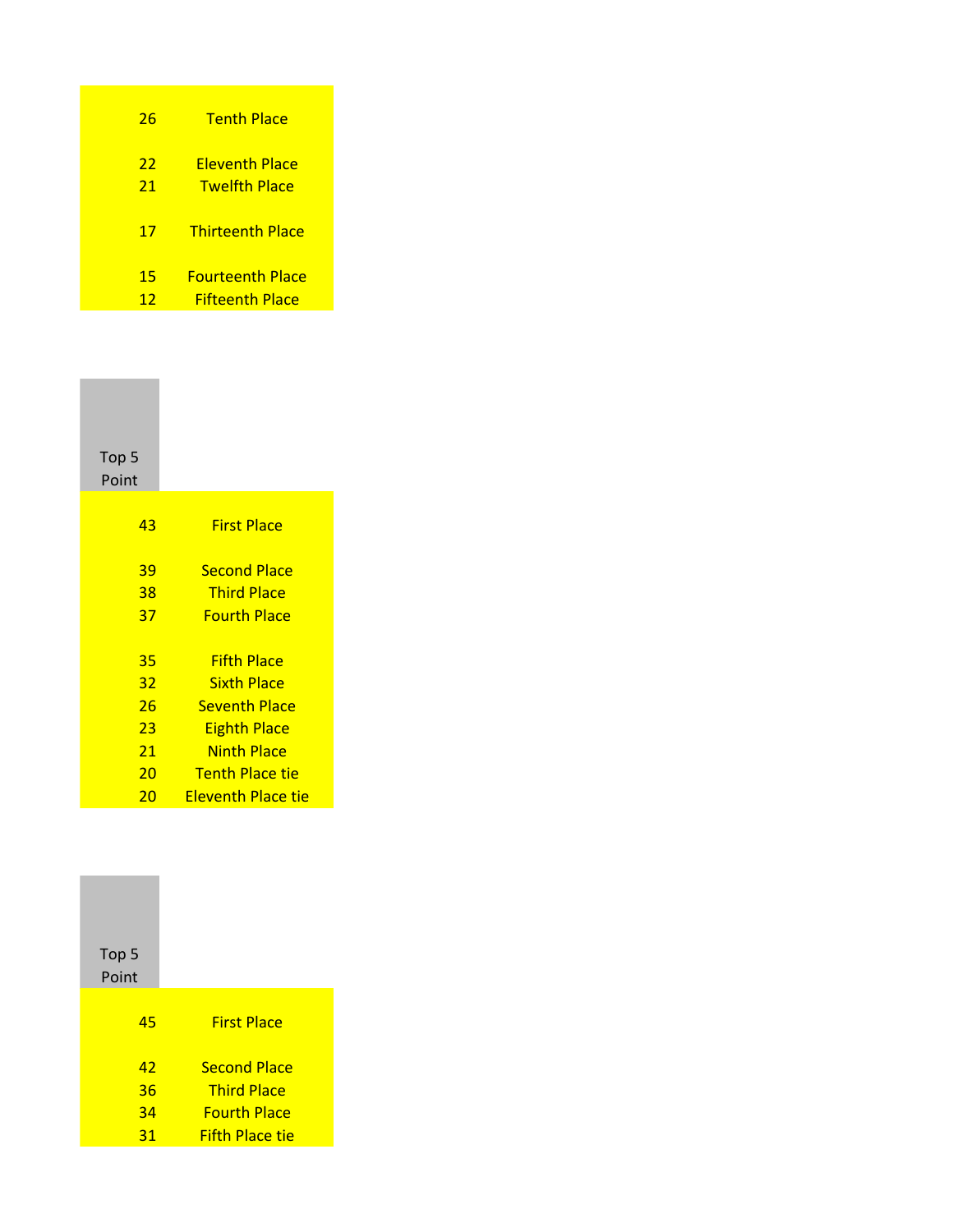| 31 | <b>Sixth Place tie</b> |
|----|------------------------|
| 29 | <b>Seventh Place</b>   |
| 27 | <b>Eighth Place</b>    |
| 24 | <b>Ninth Place</b>     |
| 23 | <b>Tenth Place</b>     |
| 15 | <b>Eleventh Place</b>  |
| 13 | <b>Twelfth Place</b>   |

| Top 5<br>Point |                         |  |
|----------------|-------------------------|--|
| 17             | <b>First place tie</b>  |  |
| 17             | <b>Second Place tie</b> |  |
| 10             | <b>Third Place</b>      |  |
|                | <b>Fourth Place</b>     |  |

| Top <sub>5</sub><br>Point |                     |
|---------------------------|---------------------|
| 22                        | <b>First Place</b>  |
| 16                        | <b>Second Place</b> |
| 12                        | <b>Third Place</b>  |
| 8                         | <b>Fourth Place</b> |
| 7                         | <b>Fifth Place</b>  |

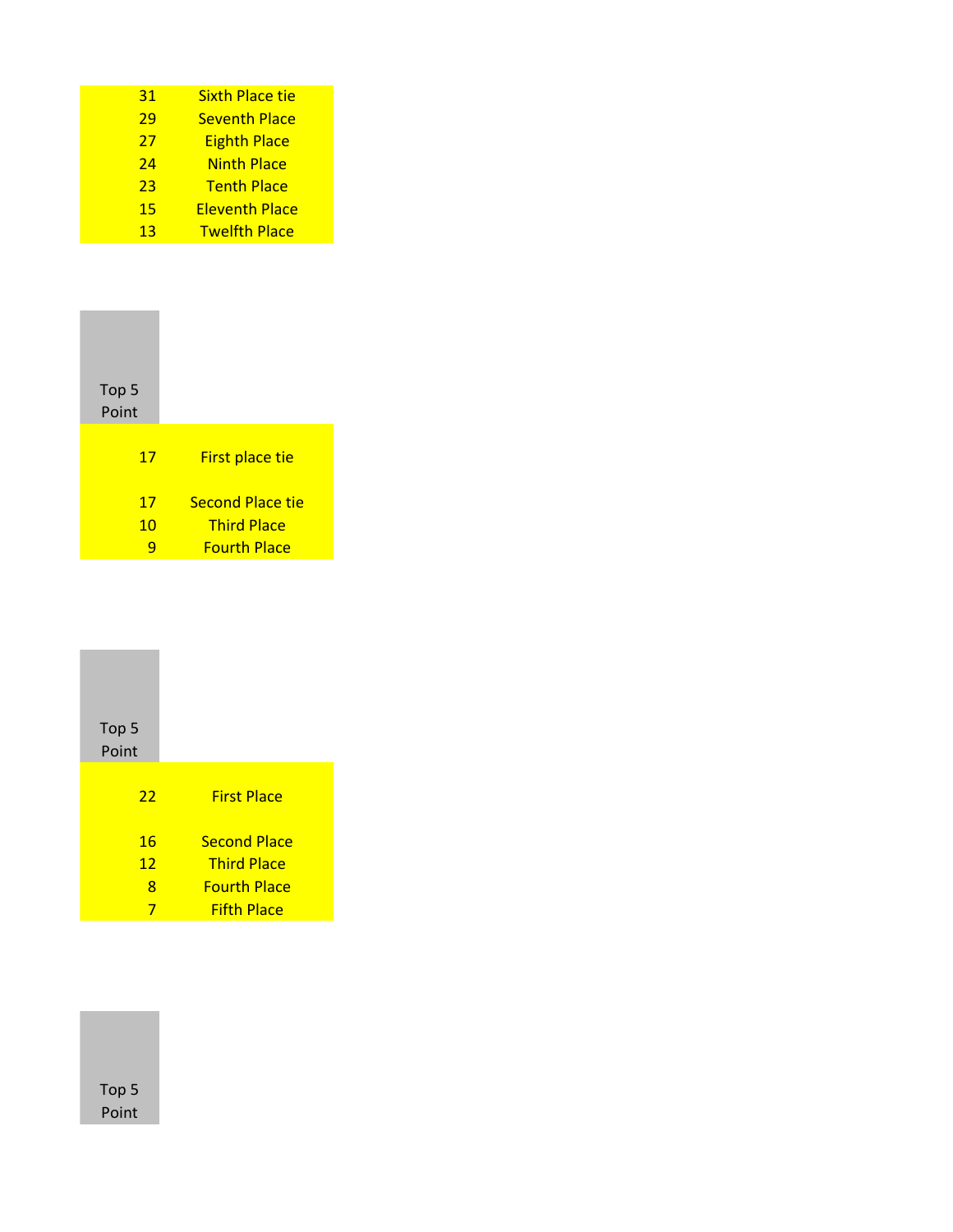| 53 | <b>First Place</b>       |
|----|--------------------------|
| 46 | <b>Second Place</b>      |
| 45 | <b>Third Place</b>       |
| 43 | <u>Fourth Place</u>      |
| 32 | <b>Fifth Place</b>       |
| 30 | <b>Sixth Place</b>       |
| 23 | <b>Seventh Place tie</b> |
|    |                          |
| 23 | <b>Eight Place tie</b>   |
| 12 | <b>Ninth Place</b>       |
|    | <b>Tenth Place</b>       |

Top 5 Point

| 40 | <b>First Place</b>      |
|----|-------------------------|
| 38 | <b>Second Place</b>     |
| 30 | <b>Third Place tie</b>  |
| 30 | <b>Fourth Place tie</b> |
| 26 | <b>Fifth Place</b>      |
| 25 | <b>Sixth Place</b>      |
|    |                         |
| 16 | <b>Seventh Place</b>    |
| 15 | Eighth Place tie        |
| 15 | Ninth Place tie         |
| 11 | <b>Tenth Place</b>      |

| Top 5<br>Point |                     |
|----------------|---------------------|
|                |                     |
| 32             | <b>First Place</b>  |
| 31             | <b>Second Place</b> |
| 27             | <b>Third Place</b>  |
| 17             | <u>Fourth Place</u> |
| 16             | <b>Fifth Place</b>  |